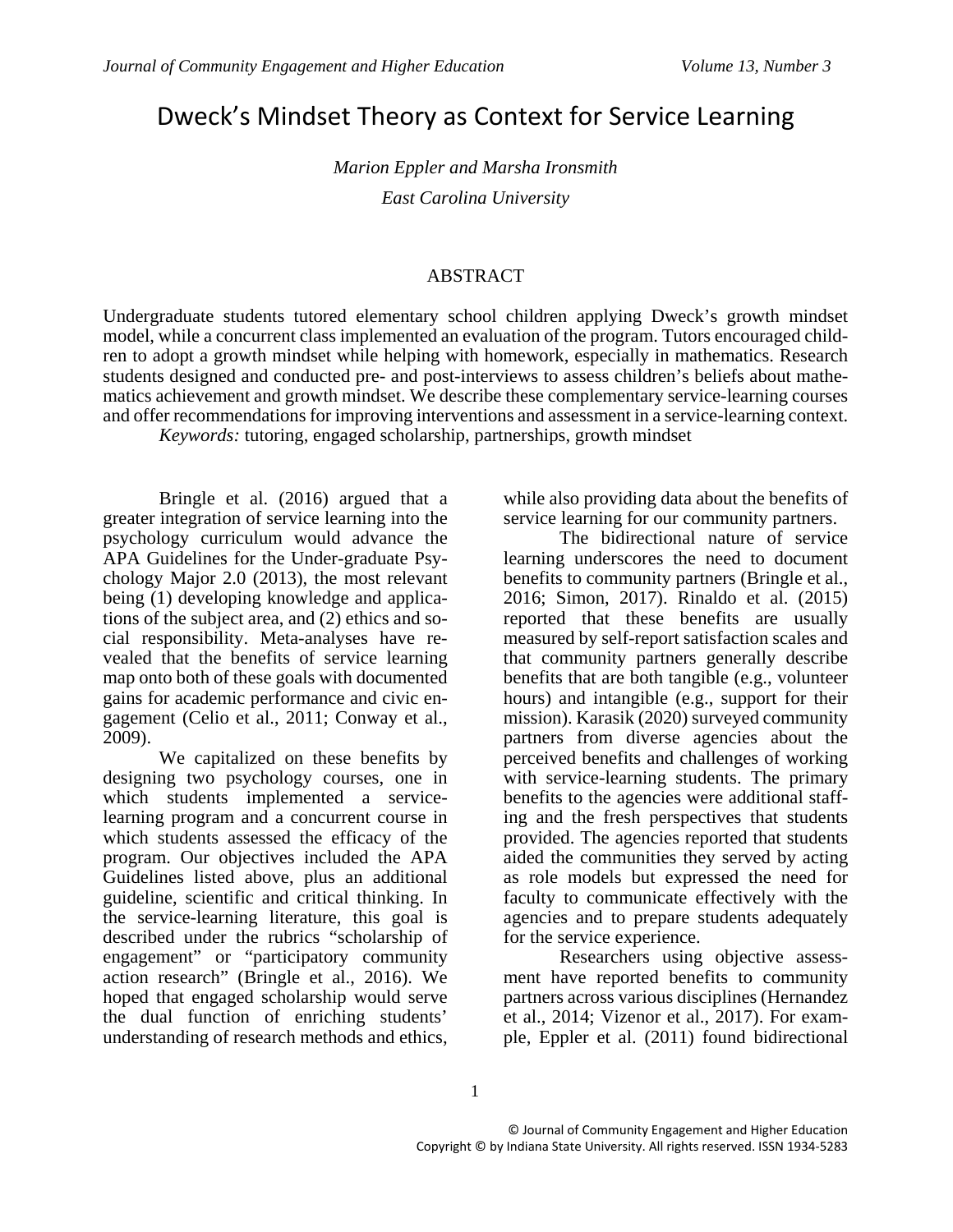benefits for college students tutoring elementary children. Service-learning students gained in self-esteem and coping skills, and, concurrently, children's reading scores correlated positively with the amount of tutoring.

Our service learning courses were embedded in a particular theoretical context, Dweck's mindset theory (Dweck, 1999; Yeager & Dweck, 2012). Students gained a deep understanding of one psychological theory, its applications in a community setting, and developed the research skills necessary to assess the impact of this application. Undergraduate psychology majors (hereafter referred to as "tutors") studied and applied Dweck's theory to tutoring in an after-school program serving elementary children from low-income neighborhoods while a second group ("research students") assessed whether the tutoring was effective. The courses met independently as students pursued different tasks. Both groups received a general orientation from the organization, interacted with the children and staff throughout the course, and engaged in final reflection with the community partners at the end.

We had worked with this organization for 10 years, initially emphasizing the development of reading skills. The tutors encouraged the children to adopt a growth mindset, albeit on an informal basis. Through our discussions with the staff over time, we realized that the children easily became frustrated with challenging academic work and that more deliberate growth mindset instruction could be beneficial.

# THEORETICAL CONTEXT

Dweck's (1999; Yeager & Dweck, 2012) growth mindset construct has been linked to academic success and resilience in the face of challenge. Students who believe that intelligence grows with learning (growth mindset) tend to approach academic challenges by working harder and trying new strategies. In contrast, those who believe that intelligence is a stable entity (fixed mindset) are motivated to prove their intelligence, and

when challenged, doubt their ability and opt for easier tasks to avoid failure. Parents' and teachers' praise plays a key role in determining mindsets (Gunderson et al., 2018; Mueller & Dweck, 1998). When praise is focused on ability and completing a task quickly and easily, this promotes a fixed mindset. In contrast, praise focused on effort and persistence in the face of challenges promotes a growth mindset.

We chose to emphasize mathematics because a growth mindset predicts higher levels of mathematics achievement (PISA, 2012). Many of the children in this program achieved below grade level and exhibited a fixed mindset in several ways. For example, the staff expected them to attempt their homework independently for 5-10 minutes before asking for help. Many children simply waited during this period and asked for help as soon as they were allowed. They often made remarks like, "I don't know how to do this," "I'm not good at math," or "This is too hard," and some shut down when they became frustrated. Finally, interventions have successfully increased growth mindset and improved mathematics performance. Blackwell et al. (2007) combined lessons about brain science with the message that effortful learning increases intelligence. Seventh graders who received the intervention improved both in positive motivation and mathematics performance.

Boaler (2016), applying Dweck's model to mathematics education, prescribed evidence-based practices to promote growth mindset in mathematics, including setting high expectations by (1) providing complex problems that require flexible thinking as opposed to rote memorization (e.g., timed multiplication tests) or application of a simple algorithm (e.g., area  $=$  base x height), and (2) teaching persistence by encouraging children to devise new strategies to solve challenging problems. Following the approaches of Dweck and Boaler, we aimed to foster a growth mindset and encourage the view that, with effort, anyone can acquire a deep understanding of mathematics.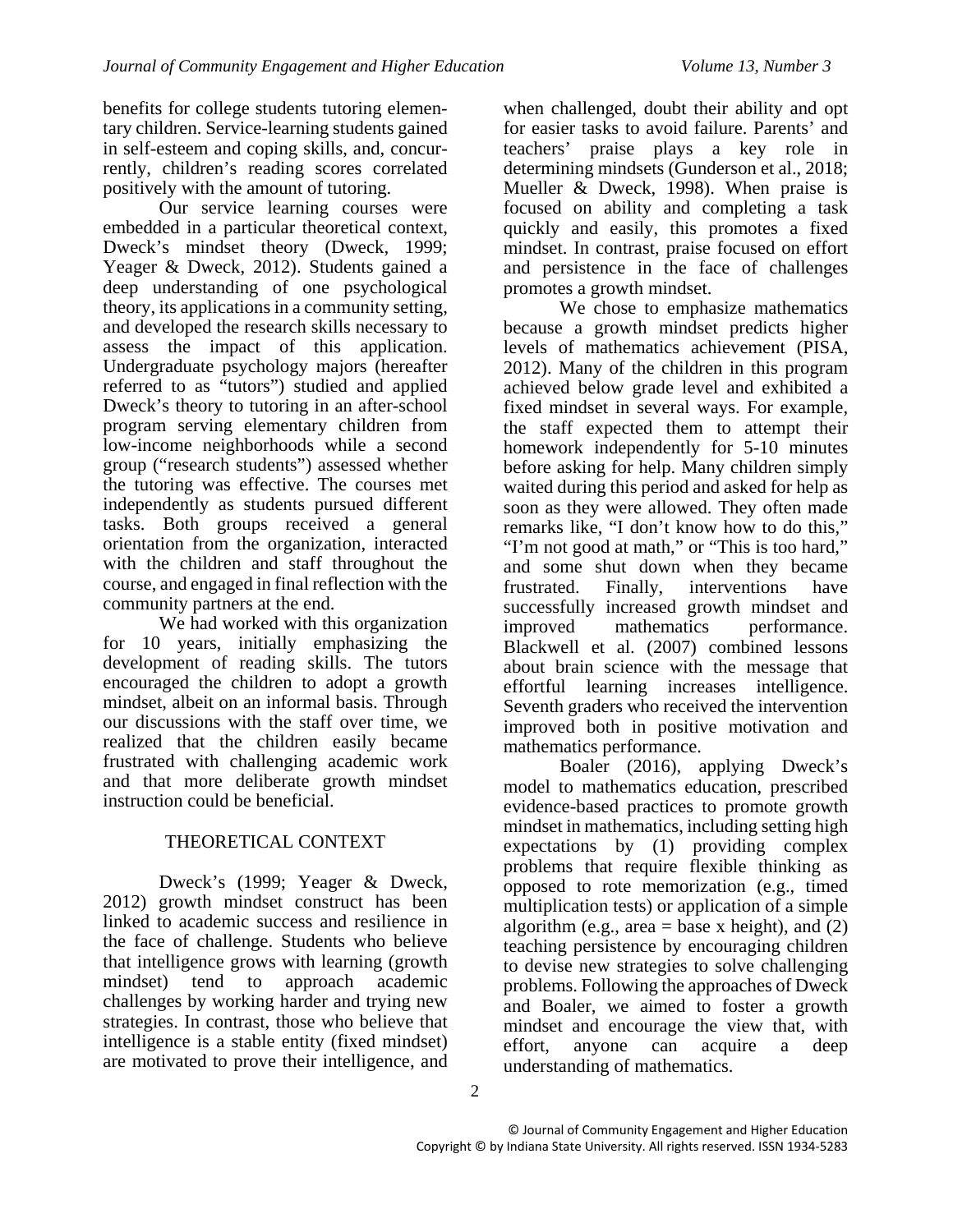#### COURSE DESCRIPTIONS

# **Field Experience Course**

The tutors read and discussed articles describing Dweck's theory, intervention research, and applications of the theory to mathematics. Students tutored first through fifth graders one afternoon a week at the afterschool program run by a nonprofit community organization. The tutors delivered growth mindset messages, stressing that challenging mathematics problems increase intelligence. They emphasized that making mistakes is a constructive part of the learning process and not a cause for embarrassment or discouragement. They encouraged children to persist with difficult problems and try new strategies, and they praised children for effort ("That was a hard problem. You really stuck with it.") rather than for ability ("You're so good at this. You're really smart!"). After assisting with homework, tutors introduced mathematics activities adapted from Boaler's YouCubed (2015) website. We gave third through fifth graders, who had been using flash cards to increase speed in multiplication facts, an alternative set of cards with multiple representations of facts (e.g.,  $7 \times 7$ , 49, a  $7 \times 7$  array of dots,  $7<sup>2</sup>$ ) to promote fluency defined by flexibility rather than speed. Role-playing games based on the book *Mouse Counts* (Walsh, 1995) strengthened first graders' number sense.

The tutors also planned and conducted a Brain Fair, inspired by the success of Blackwell et al.'s (2007) intervention. They delivered short lessons on brain anatomy and function and related neuroscience to a growth mindset. Then they devoted an afternoon to games and activities illustrating various brain structures, including the cerebrum, hippocampus, prefrontal cortex, amygdala, and brain stem. For example, a responseinhibition game introduced the prefrontal cortex and the development of executive function and self-control. Children also played a charades game identifying and discussing emotions to introduce the amygdala and the notion of emotional intelligence. Although each activity emphasized the principle of positive brain growth, the children were sometimes more interested in changes that result from traumatic brain injuries, such as the tamping iron piercing Phineas Gage's brain (Fleischman, 2004).

The tutors discussed readings by Dweck, Boaler, and others in class. During discussions and in reflection papers, they related the readings to their tutoring experiences and their own academic growth and personal development. They shared these reflections with the community partners at the end of the course.

# **Directed Research Course**

Our community partners expressed interest in documenting the benefits of the after-school program. As a first step in this direction, we devised a plan to assess changes in the children's fixed and growth mindsets across the school year. Undergraduates enrolled in a directed research course developed and conducted pre- and post-test interviews with the children designed to measure whether the children absorbed the growth mindset message and if they modified their attitudes toward mathematics. The research students expanded their knowledge and skills in psychology research and gained first-hand experience with the challenges of doing research in an applied setting. They assisted with all phases of the project, including developing the measure, conducting interviews, coding, and analysis. To ensure that the children felt comfortable during the interviews, the research students spent time with them, helping with homework. The research students were kept blind to the nature of the intervention and the tutors were not told the purpose of the research.

The fall research students developed the interview protocol and learned about cognitive development (writing age-appropriate questions), interviewing techniques, and ethics in research (completing the IRB ethics training). The spring research students followed the same syllabus, but used interview questions written the previous semester. After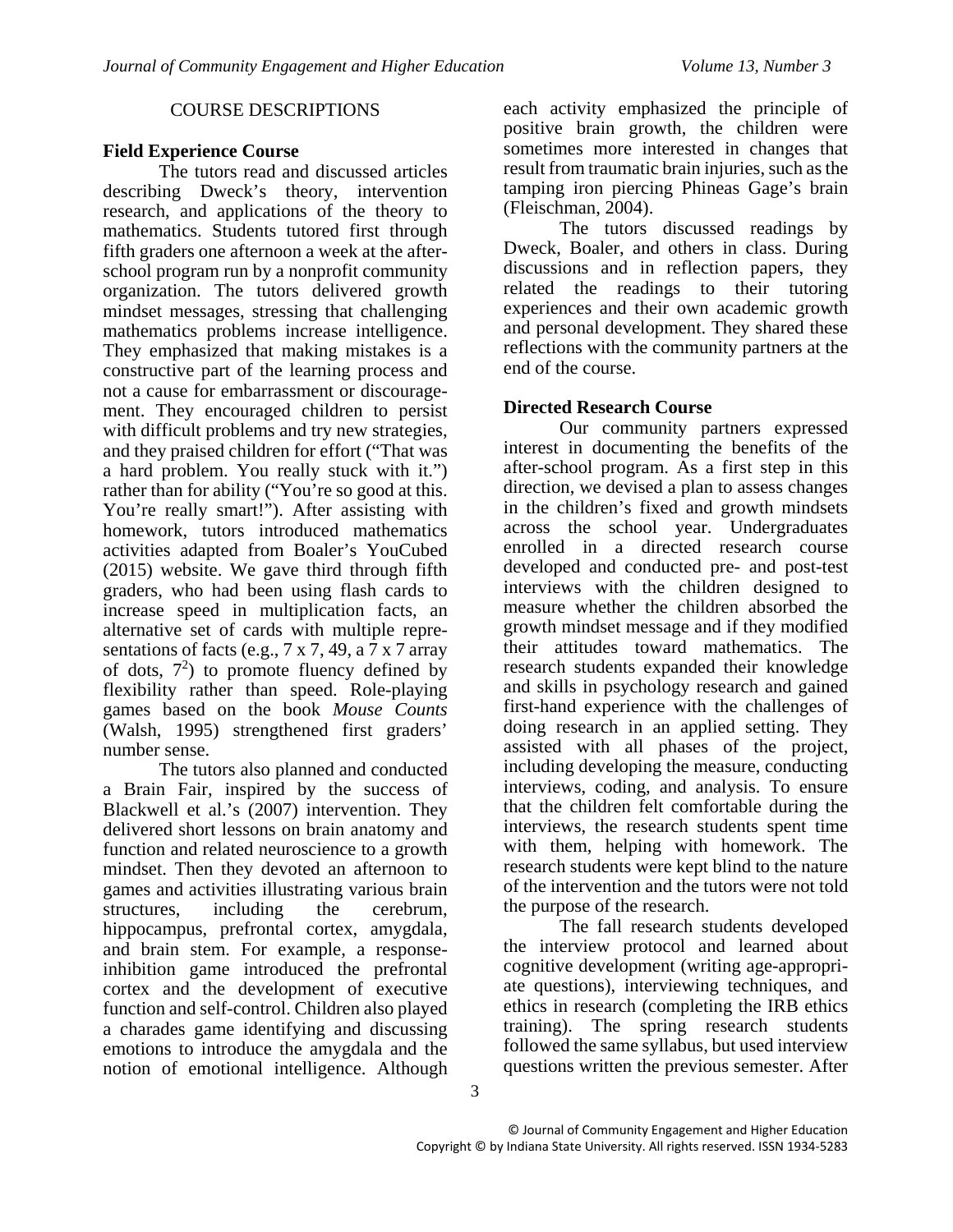conducting interviews, the research students transcribed children's responses and developed a coding system for open-ended responses. They then coded the data and established reliability through discussion and resolution of disagreements. All research students kept notebooks throughout the semester that included summaries of articles, ideas and questions sparked by the readings and working with the children, and reflections on tutoring and interviewing. They also shared their reflections with the community partners.

# **FINDINGS**

The interview questions focused on children's growth versus fixed beliefs about mathematics ability (e.g., "Do you think that anyone can be good at math?," "Do you think if someone is not good at math right now that they can get better at it later?," and "What do you think it takes to be good at math?"). Based on their overall answers, the children were classified as having either a fixed or growth mindset. We did this separately for the pre-test and post-test interviews for the 27 children who participated in both interviews. Use of these data for the current paper was approved by our Institutional Review Board.

The children had some familiarity with the concept of growth mindset, as nearly twothirds were classified as having a growth mindset on the pre-test, and there was an increase over the school year from 63% on the pre-test to 70% on the post-test. Correspondingly, those classified with a fixed mindset decreased from 37% to 29%. McNemar's nonparametric test for repeated measures revealed that these differences failed to reach statistical significance (Siegel & Castellan, 1988), likely due to the limitations that this was a small sample with a wide range of ages. Another issue was that the children already expressed a strong growth mindset at the beginning of the study. Most teachers believe that it is important to incorporate a growth mindset message into their classrooms but feel that they need more training in how to do so (Blad, 2016). Thus, the children had probably heard growth

mindset slogans at school but perhaps had not internalized the messages in a way that impacted behavior. We noticed that the children sometimes contradicted themselves, agreeing that they could get better at math by trying harder (growth mindset), but then later saying that they did not like math because it is too hard (fixed mindset), both within the same interview session. Observations during tutoring described earlier, such as immediately asking for help, further demonstrate that the children had not internalized the mindset message.

# **Recommendations**

In light of these disappointing findings, we naturally want to develop a more effective intervention. To that end, we are focusing on two aspects of intervention that would be relevant to any service-learning project: duration of intervention and outcome measures. Our initial impulse was to "double down" on the program, providing more frequent and longer messages and extending them to the parents and staff. This was misguided. Yeager and Walton (2011) concluded that brief interventions can be powerful in altering mindset and improving academic success for students in middle school through college, but that explicit repetition of the growth mindset message runs the risk of leaving students feeling that they are being targeted and in need of help. By extension, we realized that aiming the message at teachers and parents might imply they were doing something wrong. Yeager and Walton describe brief, "stealthy" interventions that impact mindsets without making students feel targeted. Our interventions, challenging mathematics problems, effort praise, and the Brain Fair, were based on empirical findings and seemed to be a natural part of the tutoring process, without focusing explicitly on children's mindsets.

In future semesters, we want to turn our focus to the quality of the tutor-child interactions, particularly to the message conveyed by effort praise. Children may interpret the message to "try harder" as evidence that they lack ability, especially if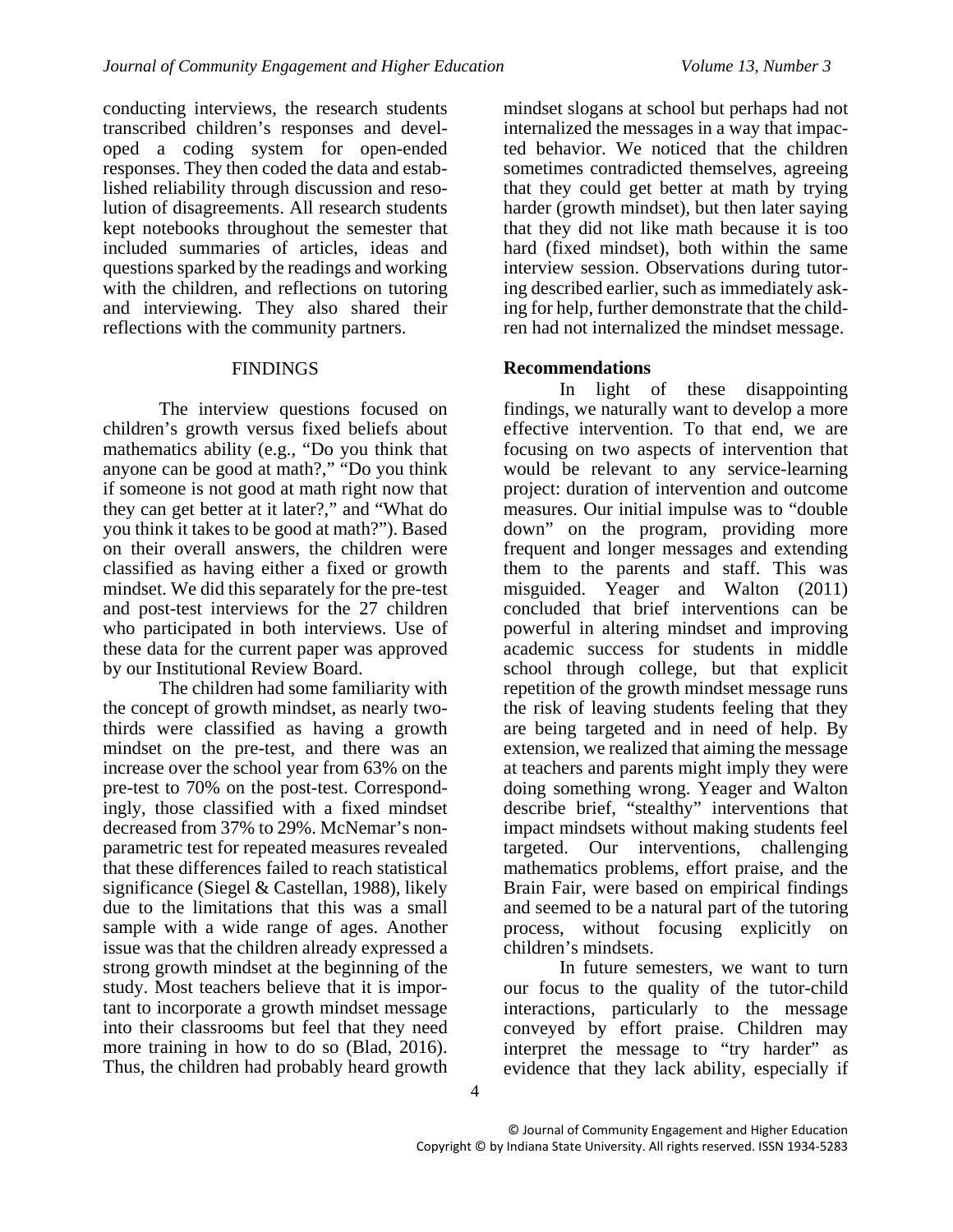they are low achieving students. Tutors need to combine effort praise with high expectations for performance. They need to express not only approval for effort but also for trying different strategies that lead to successful problem solving. We will have tutors read and discuss research related to this issue and check the fidelity of our messaging with more structured observation of the tutors interacting with children (Amemiya & Wang, 2018; Dweck, 2015).

We also need to broaden our measures by including more formal observation of the children's behavior (e.g., persistence with challenging problems, spontaneous comments while working on homework, how and when they ask for help, and academic performance) in addition to self-reported mindset beliefs. We hope these behavioral measures will reveal insights into how we can help children absorb the mindset message in a way that enhances their persistence and problemsolving strategies.

Whereas Dweck has demonstrated the positive effects of growth mindset on young children, intervention studies have been limited to students ranging from middle school to college. We are in uncharted territory with elementary children and will need to continue to look at outcomes to identify the most effective program.

# DISCUSSION

Both classes gained skills and knowledge that dovetailed with the APA guidelines for psychology majors. Our tutors mastered a key theory of motivation and learned how to apply it in a community setting. The research students read and discussed research, and used that information to design and implement an assessment. Both classes developed ethical and social responsibility. The research students completed IRB ethics training, and the tutors read about and discussed issues related to equality of educational opportunity. And through their service, both groups gained first-hand knowledge about the challenges

faced by these youth and the community agencies that serve them.

 Reciprocally, the community organization benefited from our involvement by the quantity and quality of our tutors. Each tutor provided 30 hours of tutoring across the semester and provided fresh perspectives for the agency. The lead teacher indicated that the staff enjoyed working with the tutors because their interactions with the children reflected a strong belief in the growth mindset as they encouraged the children to talk through homework problems and to believe that hard work pays off. She appreciated the Brain Fair because it tied together lessons that the children were learning in school and in the after-school program. She mentioned that the staff had learned ways to communicate growth mindset messages, to use praise more effectively, and to avoid expressing negative attitudes about mathematics, reflecting Karasik's (2020) finding that agencies benefit from the fresh perspective of service-learning students. Finally, the tutors, some of whom were first-generation college students from socioeconomic levels similar to the children, modeled that it is possible to overcome challenges and achieve academic success.

 The agencies Karasik (2020) surveyed expressed concerns about student preparation. In our weekly class meetings, our tutors were instructed in growth mindset as well as tutoring skills, mathematics education, curriculum resources, and behavior management. Karasik also emphasized the importance of communication and mutual respect between faculty and the agency. We worked closely with the staff of the program. They met with us before the year began, provided an initial student orientation, closely observed the students during tutoring, and met with them at the end of the course. As instructors, we communicated often with the staff to ensure that we were meeting the goals of the organization and were sensitive to their values. One of us was onsite most days. Nonetheless, due to the time constraints, we agreed that communication and coordination are continuing challenges for the future.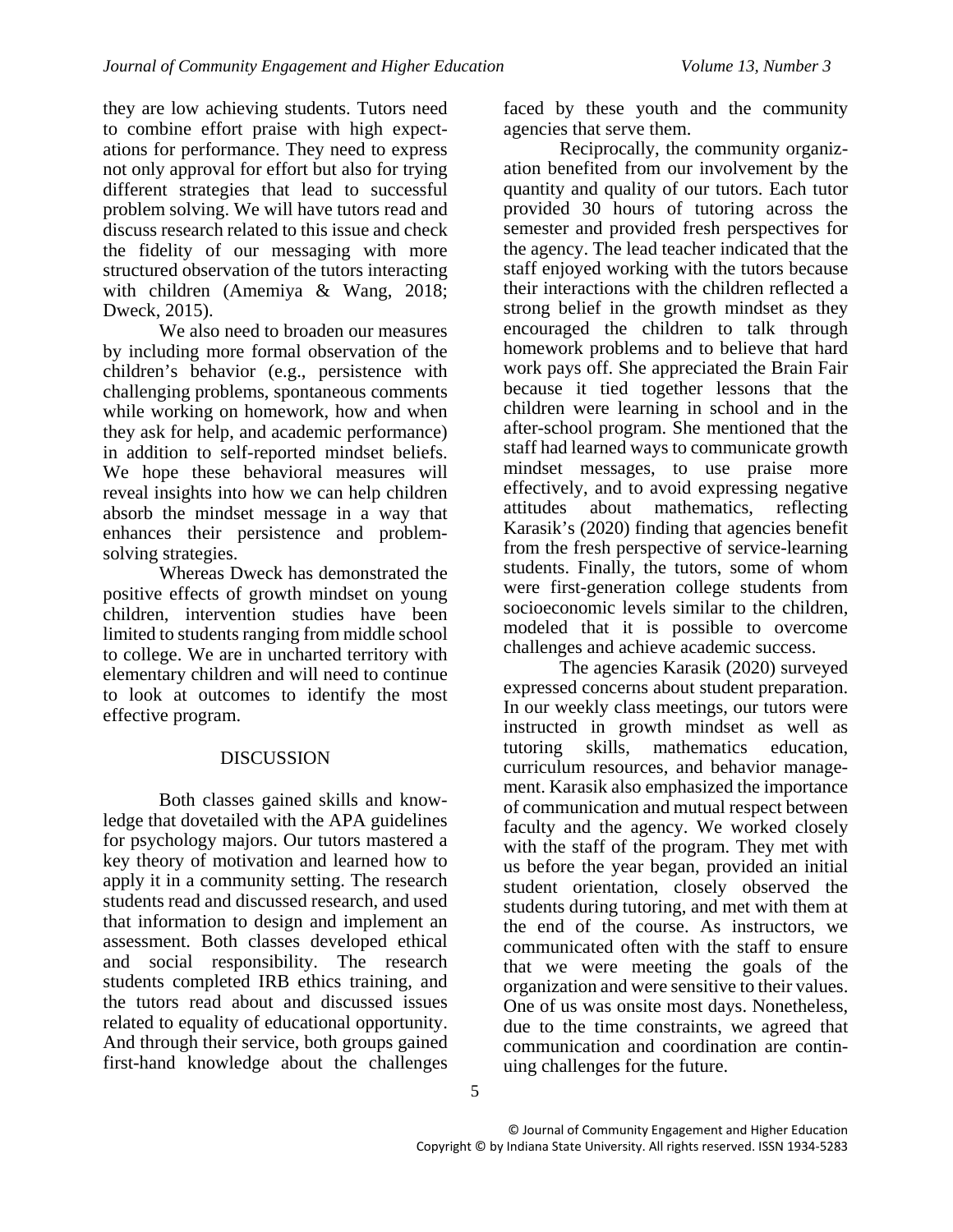Throughout our collaboration, our partners have ensured the success and longevity of this partnership by taking a personal interest in our students and investing time in them. The staff saw their role as providing support and feedback to help the students develop professionally and personally. Tutors often reported that the organization became like a family that provided them emotional support. A successful partnership relies on an organization that values service-learning students and is committed to supporting them. Communication and commitment on both sides enhances the value of service learning for students and for community partners.

# REFERENCES

- Ameniya, J., & Wang, M-T. (2018). Why effort praise can backfire in adolescence. *Child Development Perspectives, 12*(3), 199–203. https://doi.org/10.1111/cdep.12284
- American Psychological Association. (2013). *APA guidelines for the undergraduate psychology major: Version 2.0*. http://www.apa.org/ed/precollege/und ergrad/index.aspx
- Blackwell, L. S., Trzesniewski, K. H., & Dweck, C. S. (2007). Implicit theories of intelligence predict achievement across an adolescent transition: A longitudinal study and an intervention. *Child Development, 78*(1), 246–263. https://doi.org/ 10.1111/j.1467- 8624.2007.00995.x
- Blad, E. (2016). Teachers seize on 'Growth Mindset,' but classroom practice lags. *Education Week, 36*(5), 1, 10–11.
- Boaler, J. (2016). *Mathematical mindsets: Unleashing students' potential through creative math, inspiring messages and innovative teaching.* Jossey-Bass.
- Bringle, R. G., Reeb, R. N., Brown, M. A., & Ruiz, A. I. (2016). *Service learning in psychology: Enhancing undergrad uate education for the public good*. American Psychological Association.
- Celio, C. I., Durlak, J., & Dymnicki, A. (2011). A meta-analysis of the impact of service-learning on students. *Journal of Experiential Education, 34*(2), 164–181. https://doi.org/10. 1177/105382591103400205
- Conway, J. M., Amel, E. L., & Gerwien, D. P. (2009). Teaching and learning in the social context: A meta-analysis of service learning's effects on academic, personal, social, and citizenship outcomes. *Teaching of Psychology, 36*(4), 233–245. https:// doi.org/10.1080/00986280903172969
- Dweck, C. S. (1999). *Self-theories: Their role in motivation, personality and development*. Taylor and Francis/Psychology Press.
- Dweck, C. S. (2015). Growth mindset, revisited. *Education Week, 35,* 20, 24.
- Eppler, M., Ironsmith, M., Dingle, S. H., & Errickson, M. (2011). Benefits of service-learning for freshmen college students and elementary school children. *Journal of the Scholarship of Teaching and Learning, 11*(4), 102– 115. https://scholarworks.iu.edu/journ als/index.php/josotl/article/view/1831
- Fleischman, J. (2004). *Phineas Gage: A gruesome but true story about brain science.* Houghton Mifflin.
- Gunderson, E. A., Sorhagen, N. S., Gripshover, S. J., Dweck, C. S., Goldin-Meadow, S., & Levine, S. C. (2018). Parent praise to toddlers predicts fourth grade academic achievement via children's incremental mindsets. *Developmental Psychology, 54*(3), 397–409. https://doi.org/10.1037/dev0000444
- Hernandez, K., Shabazian, A. N., & McGrath, C. (2014). Photovoice as a pedagogical tool: Examining the parallel learning processes of college students and preschool children through service learning. *Creative Education, 5*(22)*,* 1947–1957. https://dx.doi.org/10.4236/ce.2014.52 2219